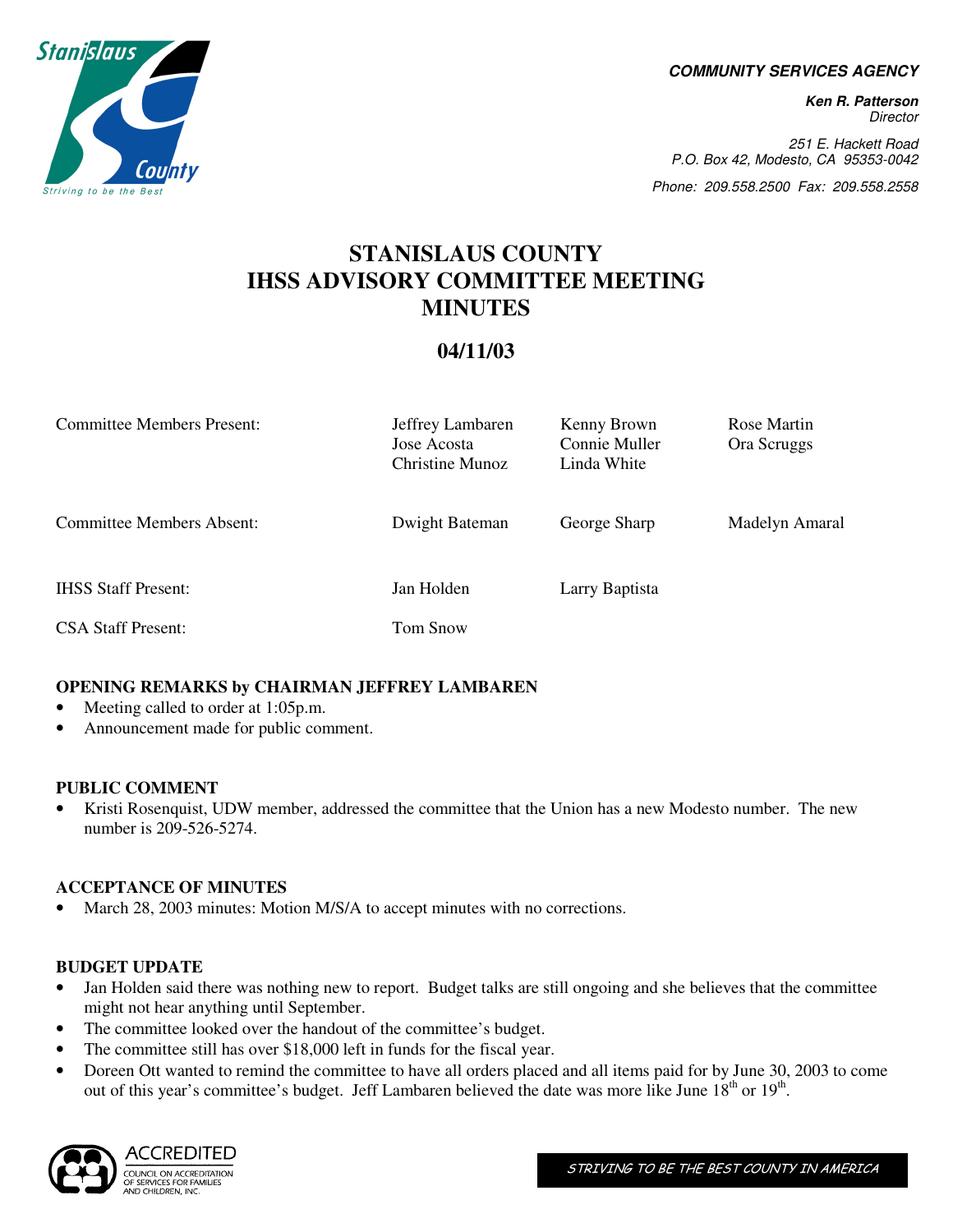# **MEETINGS IN THE COMMUNITY**

- Larry Baptista said the TID building in Turlock was not available to non-district business any longer.
- Larry contacted the United Samaritans Foundation in Turlock about reserving a conference room. He plans to view the room and there is a \$15.00 rental deposit.
- Linda White suggested also checking with Senior Center and Medic-Alert.
- Committee approved having a meeting in Turlock on June 13, 2003.

#### **PROCESS/UNION ORGANIZATION**

- Jan hasn't heard a lot of new information but she did talk with Gina Leguria regarding negotiations, and there was little progress being made and will not hear anything back before July possibly September.
- Jeff Lambaren said he spoke to Gina and she said that when both sides officially agree to the list, then the 'time clock' begins regarding the election deadline.

#### **OLMSTEAD UPDATE**

• None were presented. Discuss item at next meeting.

#### **HOMEMAKER MODE UPDATE by Jan Holden**

- Jan Holden said the Board of Supervisors gave approval to the County to hire 4 homemakers plus one supervisor on the Board's meeting on April 8, 2003
- Passed out copies of the Board's orders.
- Jan said she is working on a job flyer, which is still in draft form. She hopes to have it out by early May.
- Jan said that the job classification would be "Nursing Assistant" and will be considered regular County employees.
- Salary will be around \$10.00/hr. with benefits.
- Jan hopes to get certified nursing assistants and then train with CSA rules and regulations.

#### **PUBLIC AUTHORITY UPDATE**

- Jan will attend the Regional meetings next week and she will have more information on other Counties.
- Committee asked CSA staff to gather information for next meeting that includes gathering information on C.A.P.A., develop a matrix on different PA rates in different counties like rates, benefits, taxes, etc., and also contact Sacramento County PA regarding brochures.

# **250% WORKING DISABLED MEDI-CAL PROGRAM/IHSS IN THE WORKPLACE**

None were presented. Discuss item at next meeting.

# **DISCUSSION OF ADVISORY COMMITTEE'S 1ST ANNUAL REPORT**

- Larry Baptista has asked office services staff at CSA to gather an estimate on printing costs of a report and a newsletter. He said he should have a cost estimate by next meeting.
- Larry was advised by the committee to check on costs for a two to three page quarterly newsletter.
- Jan will bring other examples of newsletters from other counties to the next meeting.
- Kenny Brown and Connie Muller volunteered to do some writing for the report.